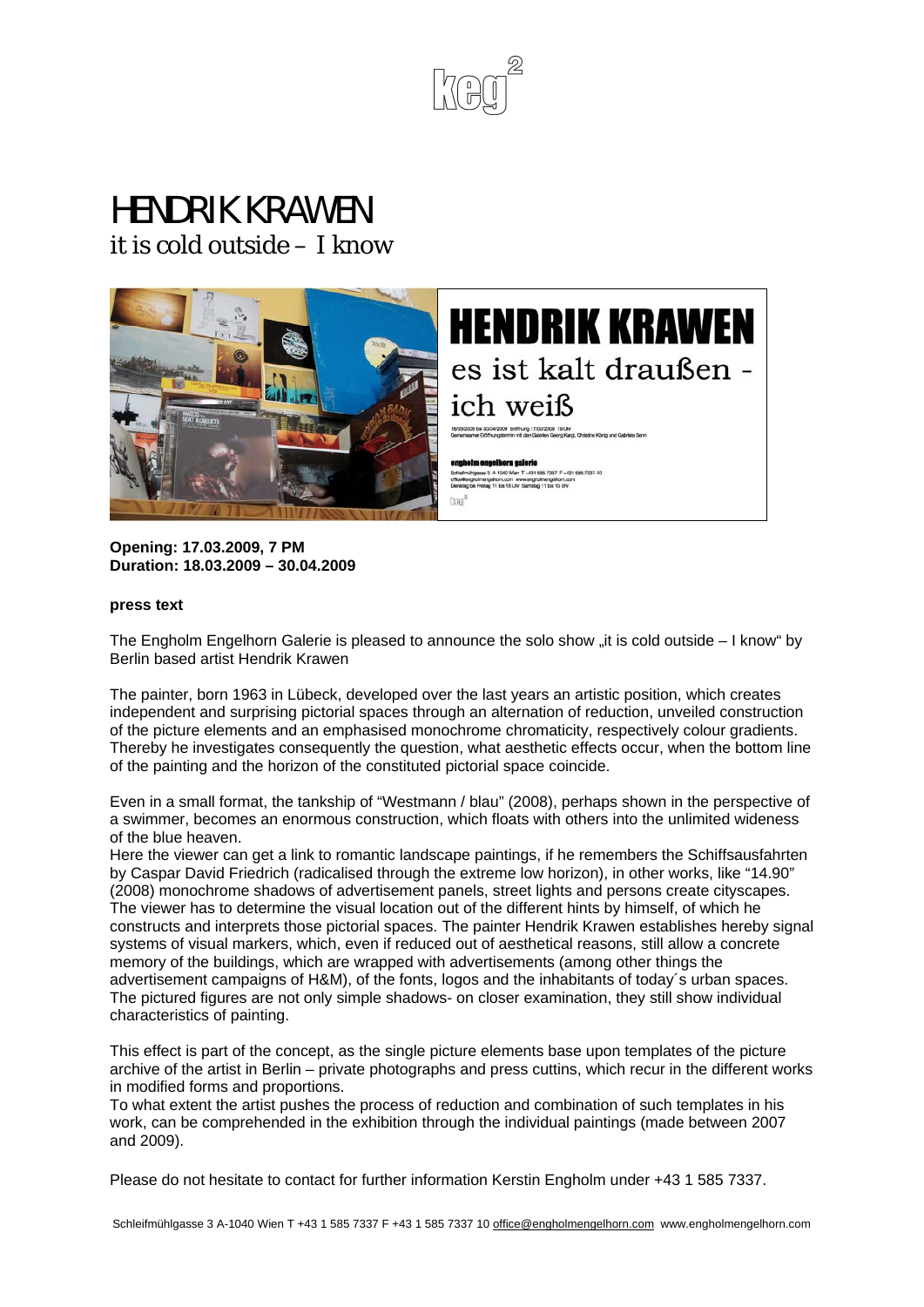



Hendrik Krawen / installation shot "it is cold outside - I know", Engholm Engelhorn Galerie, Vienna 18/03/2009 - 30/04/2009



Hendrik Krawen / installation shot "it is cold outside - I know", Engholm Engelhorn Galerie, Vienna 18/03/2009 - 30/04/2009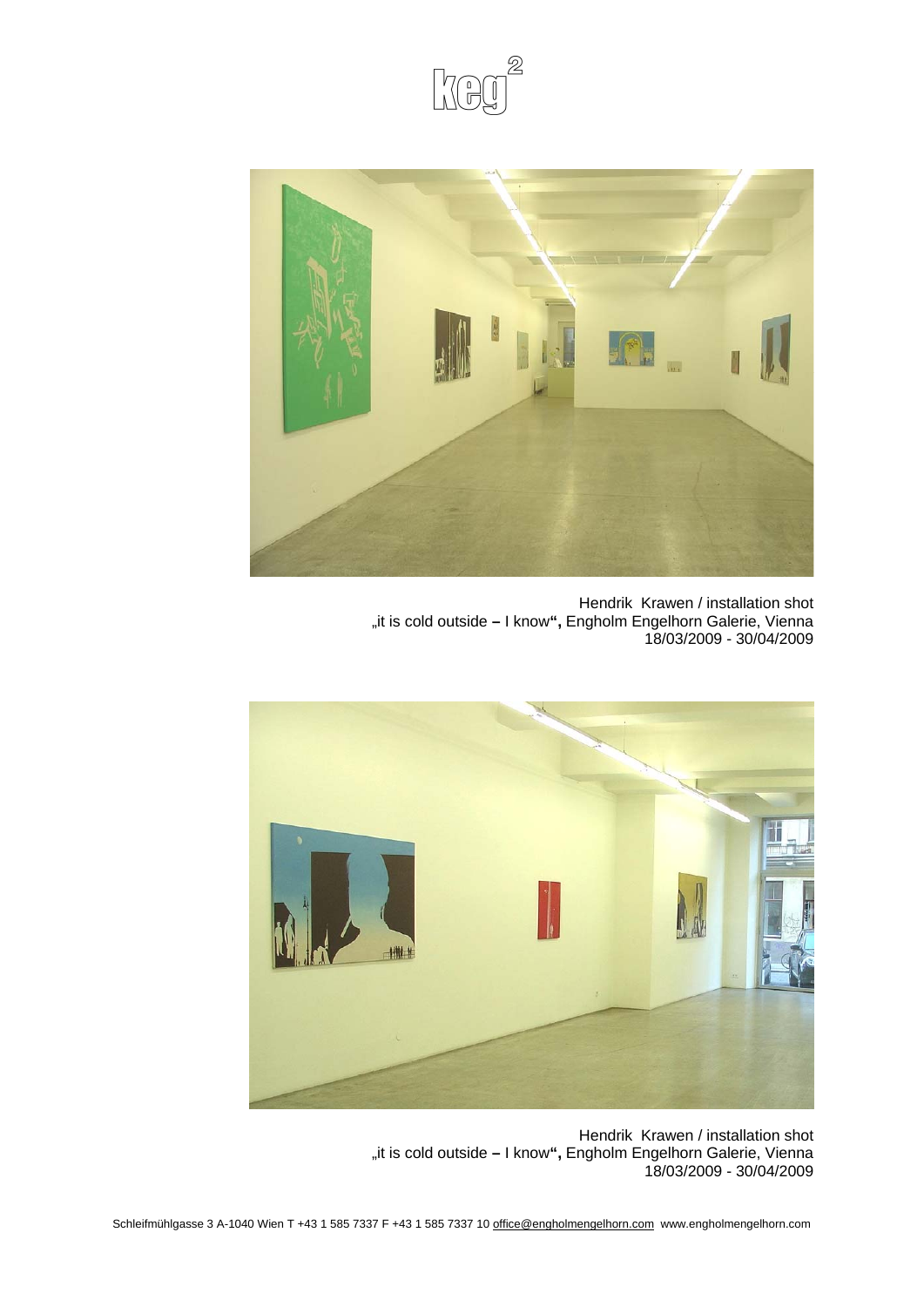



Hendrik Krawen / installation shot "it is cold outside - I know", Engholm Engelhorn Galerie, Vienna 18/03/2009 - 30/04/2009



Hendrik Krawen der neue Morgen 2007 120 x 240 cm Öl auf Leinwand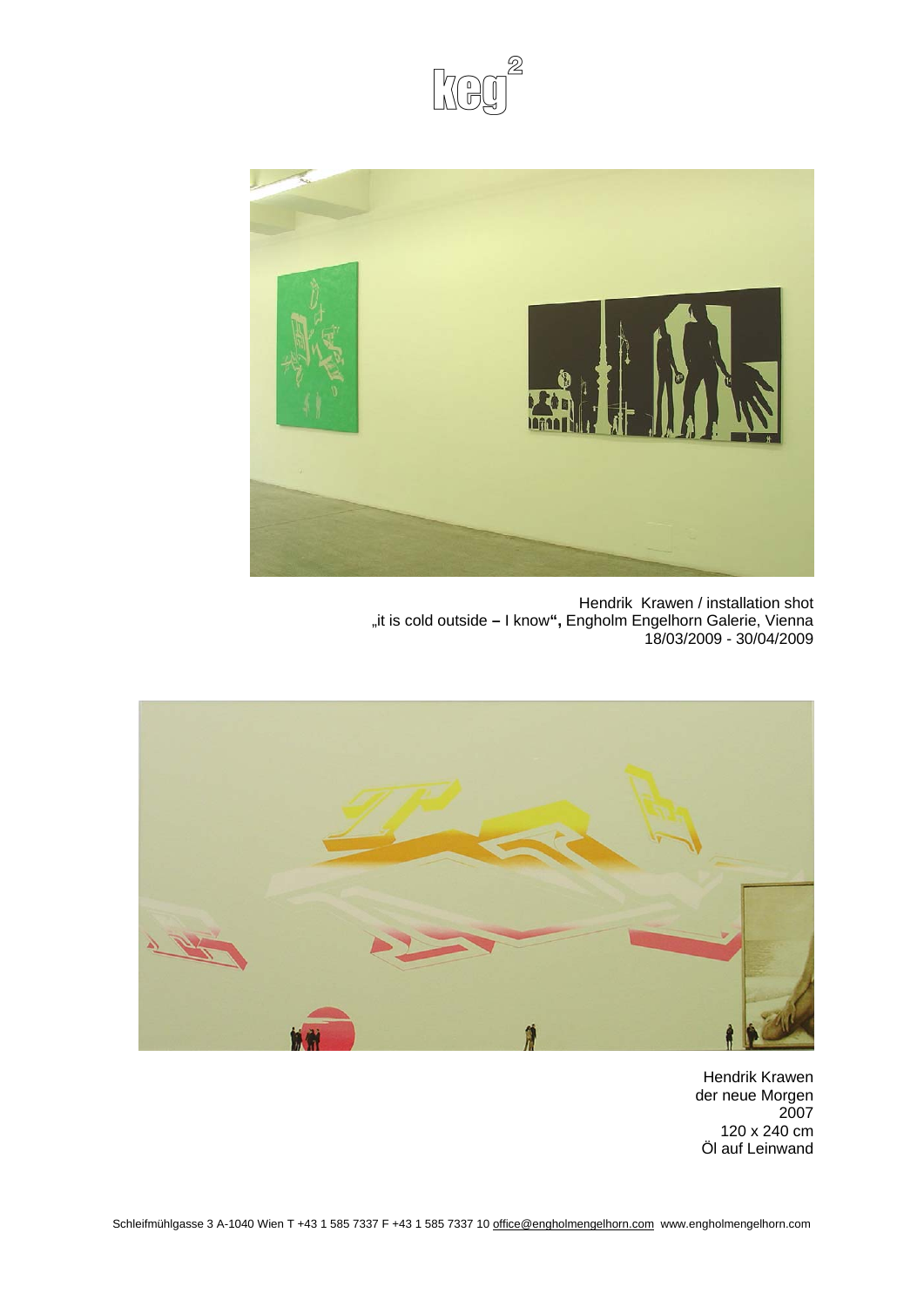



Hendrik Krawen Silhouette Nr.23 / die Flamencotänzerin 2008 23,5 x 47,5 cm Öl a.Holz



Hendrik Krawen Westman / blau 2008 60 x 110 cm Öl auf .Leinwand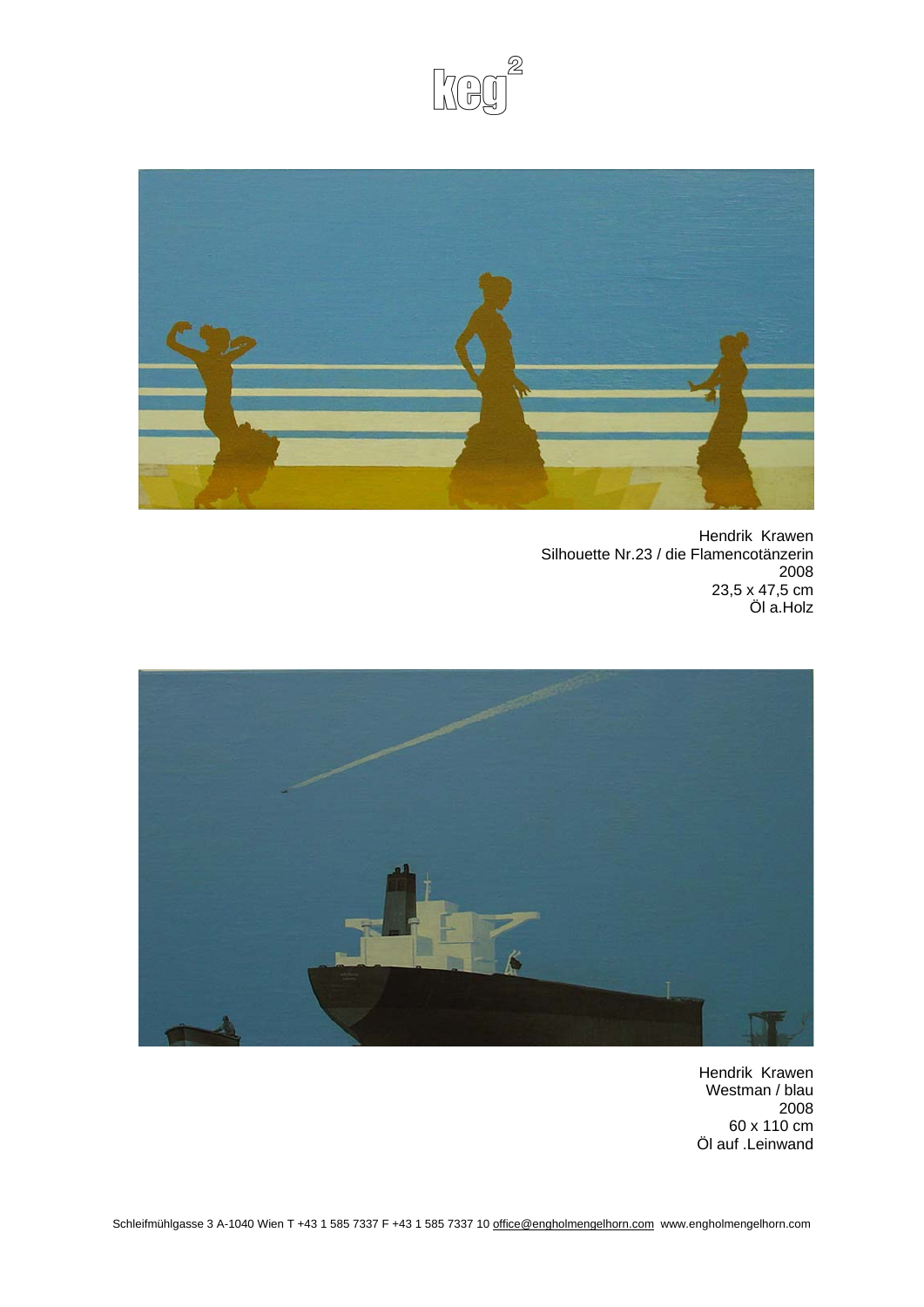



Hendrik Krawen Ciao 2009 120 x 190 cm Öl auf Leinwand



Hendrik Krawen Ciao 2008 100 x 140 cm Öl auf Leinwand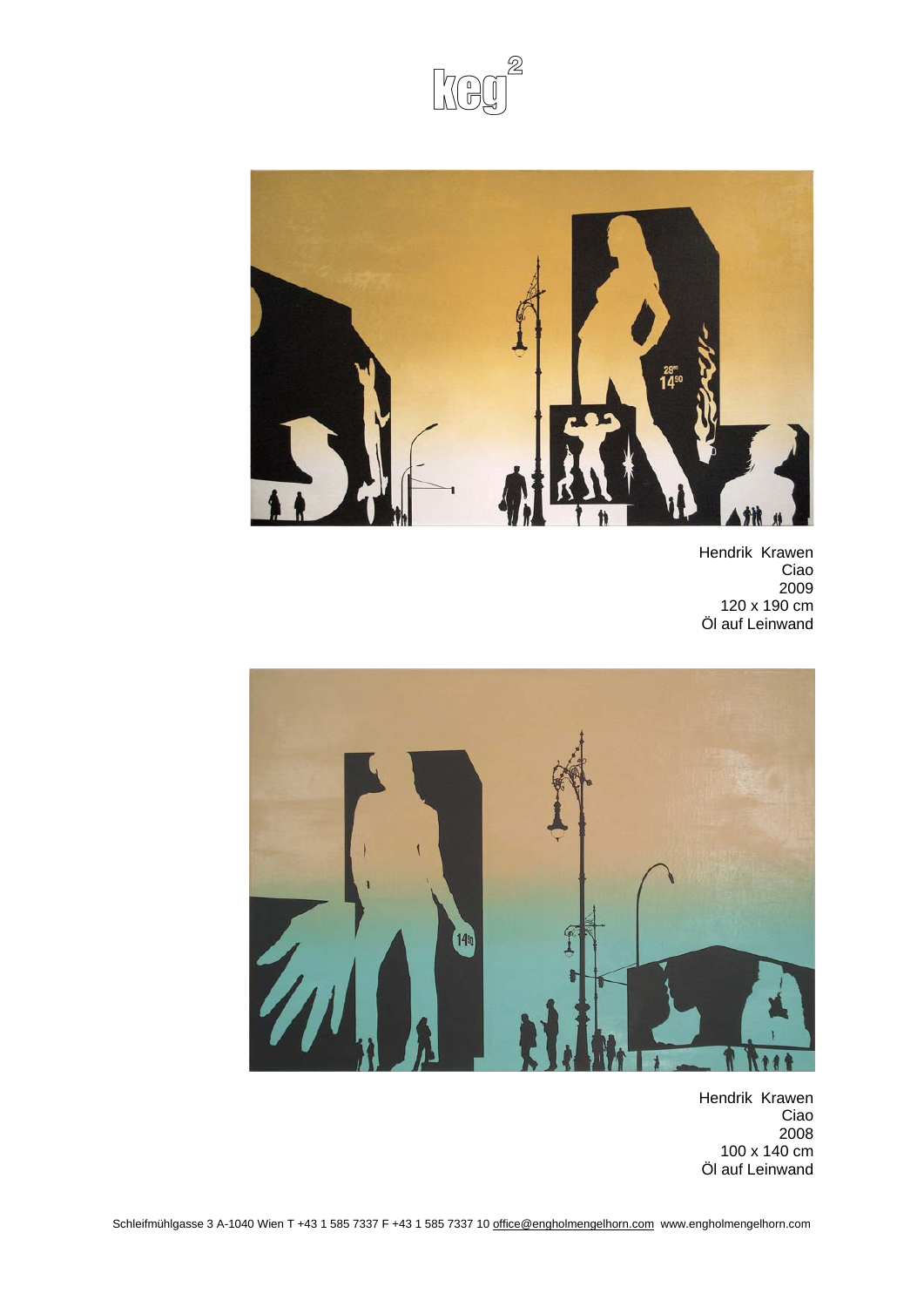

# **HENDRIK KRAWEN**

Biography

| 1963    | born in Lübeck                   |
|---------|----------------------------------|
| 1980/81 | studies with Rainer Teubert      |
| 1983-90 | Kunstakademie Düsseldorf         |
| 2007/08 | guest professorship Hfbk Hamburg |

lives and works in Berlin

#### **Solo Shows**

| 2008    | "Frauen und Männer" Hendrik Krawen/Katharina Jacobsen, Galerie Haus<br>Schneider/Uschi Kolb, Karlsruhe |
|---------|--------------------------------------------------------------------------------------------------------|
| 2007    | "Schall und Rauch", Galerie Dennis Kimmerich, Düsseldorf                                               |
| 2006    | "Eden", Galleria Lia Rumma, Milan                                                                      |
| 2005    | "living in the garden of life/am Straßenrand", Engholm Engelhorn Galerie, Vienna                       |
| 2004    | "Am Rand der Straße", Galerie Dennis Kimmerich, Düsseldorf                                             |
| 2003    | "Rendez-vous", St. Petri, Lübeck                                                                       |
| 2001    | "Motiv", Kerstin Engholm Galerie, Vienna                                                               |
| 2000/01 | "Zimmer mit zwei Fenstern", Galerie Bochynek, Düsseldorf                                               |
| 1998    | "Treffpunkt Berlin", Galerie Bochynek, Düsseldorf                                                      |
| 1997    | "Staub gegen Heimweh oder was um uns herum geschah", Portfolio Kunst AG, Vienna                        |
| 1996    | "Muzik", Galerie Haus Schneider, Ettlingen / Karlsruhe                                                 |
|         | "LEXICON DISCOTHEK BON", Leopold - Hoesch Museum, Düren                                                |
|         | "hinter dem Bild ist die Wand" Hendrik Krawen/Katharina Jacobsen,                                      |
|         | Galerie Bochynek, Düsseldorf                                                                           |
| 1994    | "Morphup" Hendrik Krawen/Thomas Flor, WP8, Düsseldorf                                                  |
|         | "Hendrik Krawens Bilder", Galerie Metta Linde, Lübeck                                                  |
| 1991    | "Öl Bilder", Galerie Jule Kewenig, Cologne                                                             |
|         | "LEXICON - die imaginäre Stadt", Friesenwall 116a, Cologne                                             |
| 1987    | "Rolltreppe", Galerie Jule Kewenig, Cologne                                                            |
| 1986    | "Orange Sofa", Galerie Jule Kewenig, Cologne                                                           |

### **Group Shows**

| 2008   | "What Kind of Painting?", Sprüth Magers Projekte, Munich                            |
|--------|-------------------------------------------------------------------------------------|
| 2007   | "Von Abts bis Zmijewski", Pinakothek der Moderne, Munich                            |
|        | "Full House - Malerei aus der Sammlung Falckenberg", Overbeck Gesellschaft,         |
| Lübeck |                                                                                     |
| 2006   | "Demolition", Engholm Engelhorn Galerie, Vienna                                     |
|        | "SEE history 2006 - Schätze bilden", Kunsthalle, Kiel                               |
|        | "Die Jugend von heute", Schirn Kunsthalle, Frankfurt/Main                           |
|        | "Metropolitanscape", Paessagi urbani nell'arte contemporanea, Palazzo Cavour, Turin |
| 2004   | "raumfürraum", Kunsthalle Düsseldorf / Kunstverein Düsseldorf                       |
|        | "central station", La maison rouge, Fondation Antoine de Galbert, collection Harald |
|        | Falckenberg, Paris                                                                  |
|        | "Heute hier, morgen dort", Ausstellungshalle zeitgenössische Kunst, Münster         |
|        | (catalogue)                                                                         |
|        | "Reflections", Stadhuisplein, Tongeren, Belgium                                     |
|        |                                                                                     |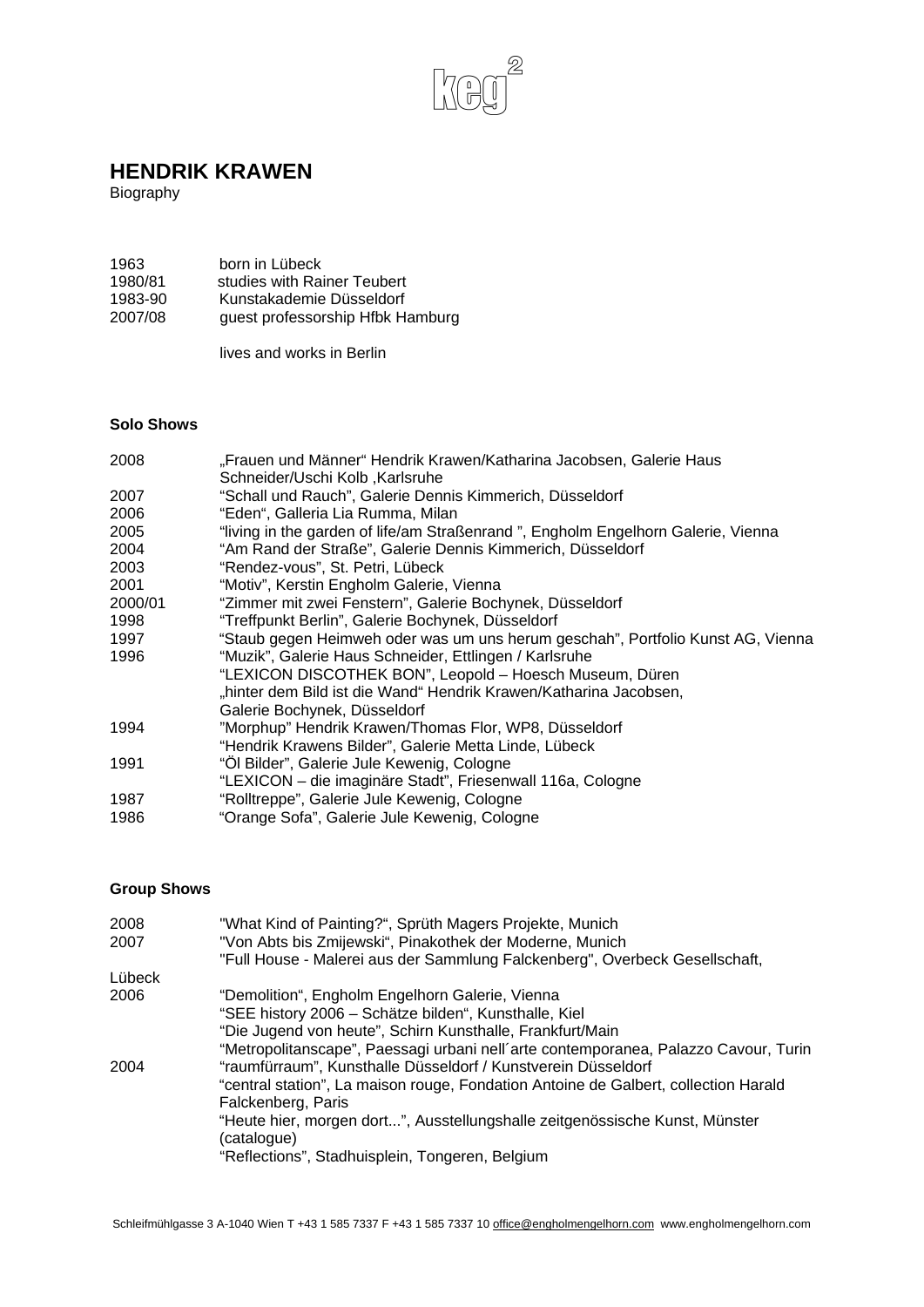

| 2003 | "deutschemalereizweitausenddrei", Frankfurter Kunstverein, Frankfurt<br>"SEE History 2003", Kunsthalle Kiel |
|------|-------------------------------------------------------------------------------------------------------------|
|      | "Basic", Galerie Bochynek, Düsseldorf                                                                       |
|      | "Sammlung Hanck", museum kunst palast, Düsseldorf                                                           |
| 2002 | "Private Space", Galerie Hubert Winter, Vienna                                                              |
|      | "Urbane Sequenzen", Kunsthalle Erfurt, Germany                                                              |
|      | "Urbane Sequenzen", Schloss Ringenberg                                                                      |
| 2001 | "Salons de Musique", Musée d'art moderne et contemporain, Strassbourg                                       |
| 2000 | "New Painting from Germany", Deitch Projects, New York                                                      |
|      | "Schnitt 2000", Kunstverein für die Rheinlande und Westfalen, Düsseldorf                                    |
| 1999 | "Rotation/Superca", Stedelijk Museum Bureau Amsterdam (with Heike Beyer,                                    |
|      | Carsten Höller, Rosemarie Trockel, Michael Krebber, Matti Braun and Vincent                                 |
|      | Tavenne)                                                                                                    |
|      | "Les Adieux", Galerie Jule Kewenig, Cologne                                                                 |
| 1998 | "über bau", Wohnmaschine, Berlin                                                                            |
|      | "ohne Teppich kein Zuhause", Galerie Bochynek, Düsseldorf                                                   |
| 1997 | "Malerei V", Monika Sprüth Galerie, Cologne                                                                 |
|      | "Sehfahrt", Altonaer Museum, Hamburg                                                                        |
|      | "Surprisen II", Kunsthalle Nürnberg                                                                         |
| 1995 | "Vorspiel II", Galerie Bochynek, Düsseldorf                                                                 |
| 1994 | "Hamburg Düsseldorf Berlin", Galerie Vorsetzen, Hamburg                                                     |
| 1993 | "Serial - Ein limitierter Laden von Michelle Nicol", Zurich                                                 |
|      | "Malerei 2000", Sprinkenhof - Hamburg, KM2 Rosengard, Malmö                                                 |
|      | "Die Spanische Wand", Galerie Christine König, Dorotheum, Vienna                                            |
| 1992 | "glück auf", Zeche Rheinpreussen, Moers                                                                     |
| 1989 | "Pyramiden", ICC, Berlin                                                                                    |
| 1985 | "CF, RH, KH, DS", Galerie Diemo Hänsler, Nürnberg                                                           |
| 1984 | "Paravents", Schloss Lörsfeld                                                                               |

# **Group-Projects**

| 1992-94 | WP8, Düsseldorf                       |
|---------|---------------------------------------|
| 1990/94 | EX WM. Kölnerstr. 170. Düsseldorf     |
| 1992    | "Makroville", Kunstpalast, Düsseldorf |

### **Scholarships**

| 2003 | Kunstfonds, Bonn                |
|------|---------------------------------|
| 1995 | Barkenhoff-Stiftung, Worpswede  |
| 1994 | Günther-Peill-Stipendium, Düren |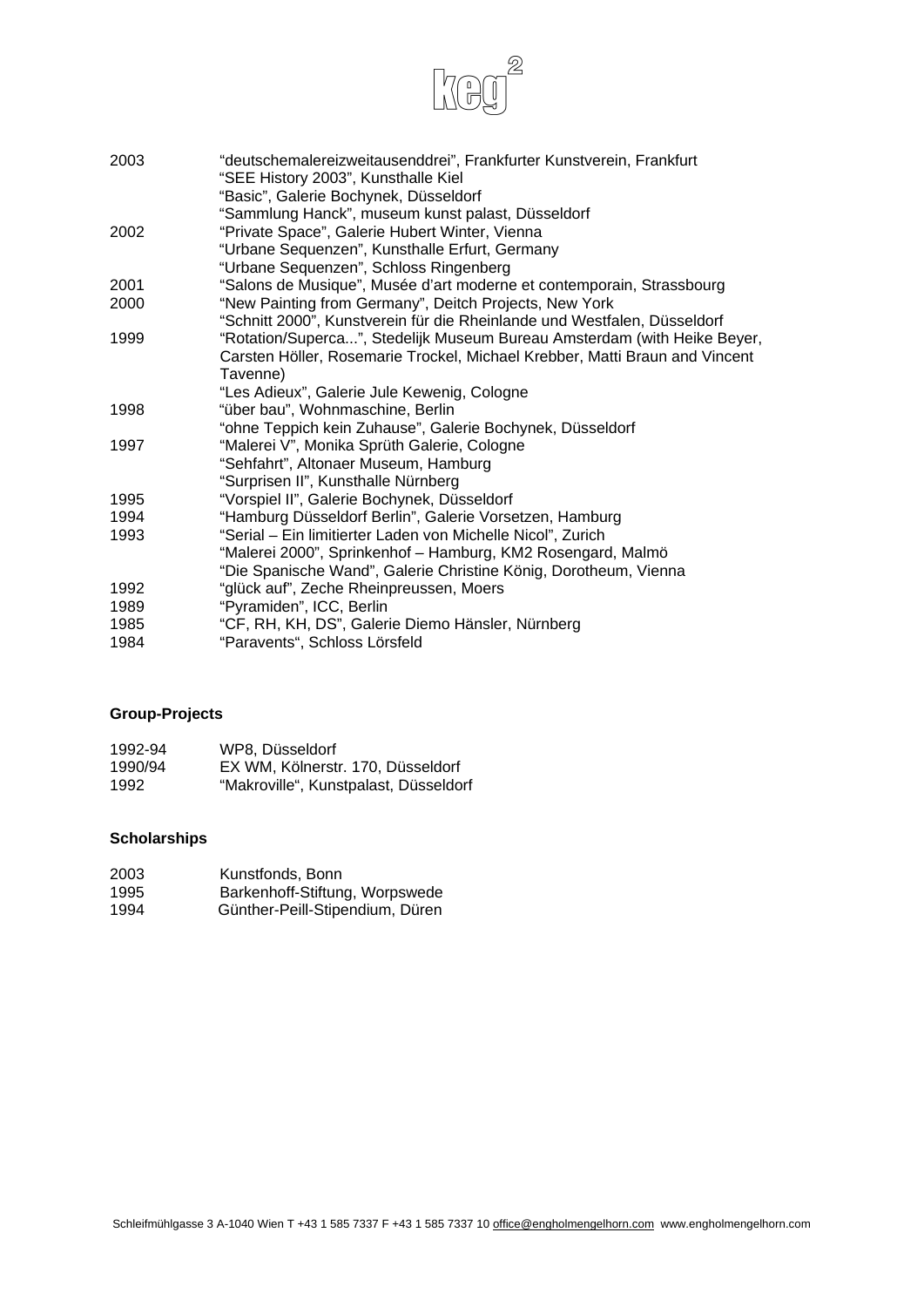

# **HENDRIK KRAWEN**

Bibliography

# **Catalogues**

| 2008    | "Les Collections du Musèe d'Art moderne et contemporain de la Ville de Strasbourg",<br>ISBN: 978-2-901833-82-6                                                  |
|---------|-----------------------------------------------------------------------------------------------------------------------------------------------------------------|
| 2007    | "Kunsthalle zu Kiel" Du Mont, Köln                                                                                                                              |
| 2006    | "Metropolitanscape/Paesaggi urbani nell'arte contemporanea", Palazzo Cavour, Turin<br>"Die Jugend von heute - The Youth of Today", Schirn Kunsthalle, Frankfurt |
| 2005    | "raumfürraum", Kunsthalle Düsseldorf, Düsseldorf                                                                                                                |
|         | "Heute hier, morgen dort", Ausstellungshalle zeitgenössische Kunst Münster,                                                                                     |
| Münster |                                                                                                                                                                 |
|         | "Weltinnenräume. Die Sammlung Hanck", DG Gesellschaft für christliche Kunst e.V.,<br>Munich                                                                     |
| 2004    | "reflections", Stadhuisplein, Tongeren                                                                                                                          |
| 2003    | "SEEhistory/ eine Sammlung wird ausgestellt", Kunsthalle zu Kiel                                                                                                |
|         | "Deutschemalereizweitausenddrei", Frankfurter Kunstverein, Frankfurt                                                                                            |
| 2002    | "Urbane Sequenzen", Kunsthalle Erfurt                                                                                                                           |
| 2001    | "Salons de Musique", Musée d'art moderne et contemporain, Straßburg                                                                                             |
| 2000    | "Schnitt 2000", Kunstverein für die Rheinlande und Westfalen, Düsseldorf                                                                                        |
| 1999    | "Superca", Stedelijk Museum Bureau Amsterdam und Bureau Amsterdam, No 48                                                                                        |
| 1997    | "Überraschung", Kunsthalle Nürnberg, Bonn                                                                                                                       |
|         | "Sehfahrt", Altonaer Museum, Hamburg                                                                                                                            |
| 1996    | "Lexicon Discothek Bon", Leopold-Hoesch-Museum, Düren                                                                                                           |
| 1993    | Der duale Pinsel präsentiert Malerei 2000, Art Fan<br>"Serial", Zürich                                                                                          |
| 1992    | "Glück auf", Popa Verlag, München                                                                                                                               |
| 1991    | Vol.16, J. Kewenig Galerie, Frechen                                                                                                                             |
| 1988    | Pyramiden, Justus Presse, Köln<br>"Musik 604-9706", ed.: Barkenhoff-Stiftung, Worpswede                                                                         |
| 1986    | "Orange Sofa", Galerie Jule Kewenig, Cologne                                                                                                                    |
| 1984    | Paravents, Jule Werner                                                                                                                                          |

#### **Artist books**

| 1991 | "Lexicon" (Folder)                                          |
|------|-------------------------------------------------------------|
| 1994 | "Enjoy House Music" (Mix-MC)                                |
| 1996 | "Musik 604-9706" (Catalogue)                                |
| 2003 | "Rendez-vous/Beste Bohne", H.Krawen/K.Jacobsen (Faltplakat) |

#### **Articles**

| "große Kunst für kleines Geld", ZDF heute journal / 16.4.                     |
|-------------------------------------------------------------------------------|
| "die Form muß passen" BNN/ 18.1.                                              |
| "Roter Stern vergib mir oder die Frage, wie Tom Cruise aus der Nähe aussieht, |
| die schönsten Jahresgaben der deutschen Kunstvereine", FAZ/ K.Lorch/ 4.1.     |
| "So ist sie nicht, die Jugend von heute", in: FAZ, 07.04.                     |
| "Die Jugend von heute", in: www.hr-online.de, 05.04.                          |
| Klaus Hübner, "Die Jugend von heute", in: www.westzeit.de, 01.05.             |
|                                                                               |